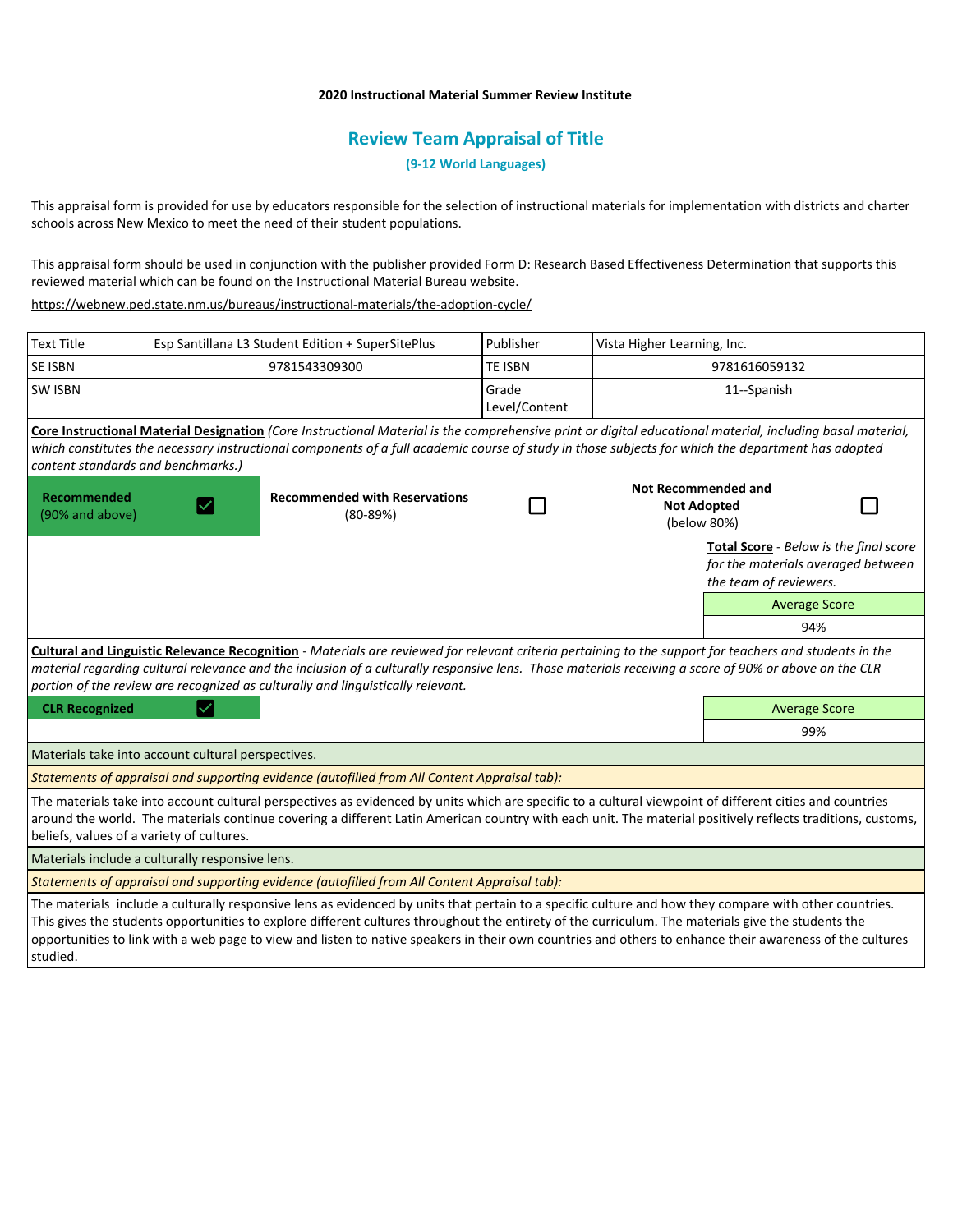**Standards Review** *- Materials are reviewed for alignment with the state adopted content standards, benchmarks and performance standards.*

Average Score 92%

Materials align with grade level standards overall.

*Statements of appraisal and supporting evidence:* 

Materials fully align with the grade level standards as evidenced by ample opportunities for students to demonstrate their knowledge of the standards through listening and speaking tasks. Students engage in listening and speaking activities throughout the lessons.

Materials align with communication standards.

*Statements of appraisal and supporting evidence:* 

The materials mostly align with communication standards as evidenced by some activities that require the students to interpret, analyze, narrate, explain and present. Most of the activities students have to engage in will require the students to either analyze, narrate and explain or analyze, narrate, and present. There are few instances where students must use all the communication standards within the same activity.

Materials align with cultures standards.

*Statements of appraisal and supporting evidence:* 

The materials fully meet the cultural standards as evidenced in the activities on each unit. They describe cultural aspects, traditions, beliefs, and/or customs. Within each unit there are cultural aspects, traditions, beliefs, and/or customs pertaining to different cultures being reviewed within the materials..

Materials align with connections standards.

*Statements of appraisal and supporting evidence:* 

The materials fully align with connection standards as shown by the variety of topics that are cross-curricular. The material offers opportunities to connect to other disciplines and areas. The materials offers opportunities to interact beyond the classroom. Learners are required to engage with the language through different disciplines such as mathematics, sciences, social studies, arts , etc.

Materials align with comparisons standards.

*Statements of appraisal and supporting evidence:* 

Materials fully align with comparisons standards as evidenced by a variety of context rich texts and cross-curricular activities. Learners are required to engage with the language in a variety of disciplines(sciences, social studies, history, etc.) and apply the comparison standards.

Materials align with communities standards.

*Statements of appraisal and supporting evidence:* 

The team finds that the materials partially align with communities standards as evidenced by activities that limit the connections between local, state, and global communities. Although students are required to make connections between local and state communities there are few situations that require students to make connections globally.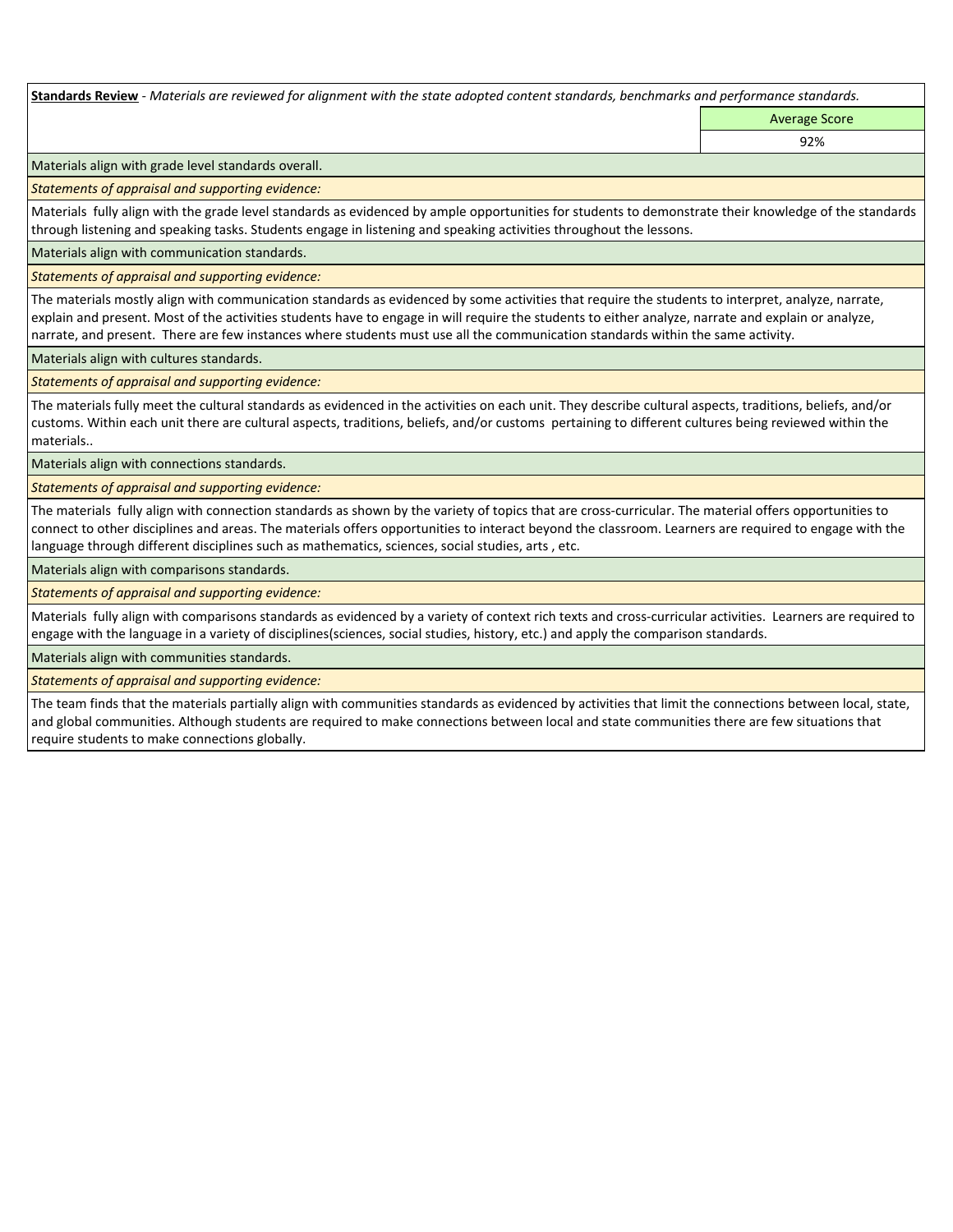**WL Content Review** *- Materials are reviewed for relevant criteria pertaining to the support for teachers and students in the specific content area reviewed.*

Average Score

100%

Materials provide a selection and range of high-quality texts worthy of students' time and attention, exhibiting exceptional craft and thought and/or providing useful information.

*Statements of appraisal and supporting evidence:* 

The team finds that the materials provide high-quality texts worthy of students' time and attention. These texts exhibit exceptional craft and thought, and/or provide useful information as evidenced by each unit containing content rich context texts in a variety of literary genre.

Questions in the materials are high-quality text-dependent and text-specific questions. The overwhelming majority of these questions are text-specific and draw student attention to the particulars in the text.

*Statements of appraisal and supporting evidence:* 

The team finds that the materials provide questions that are high-quality, text-dependent and text-specific questions. The majority of the questions being text-specific, draw students' attention to particulars within the text.

Materials provide scaffolding and supports to enable students' learning of World Languages.

*Statements of appraisal and supporting evidence:* 

The materials provide scaffolding and supports to enable students' learning of World Languages as evidenced by a section embedded on each page of the lesson that provides for differentiated instruction for different learners. Strategies that enable scaffolding and supports the students learning of World Languages are also provided intermittently throughout the materials.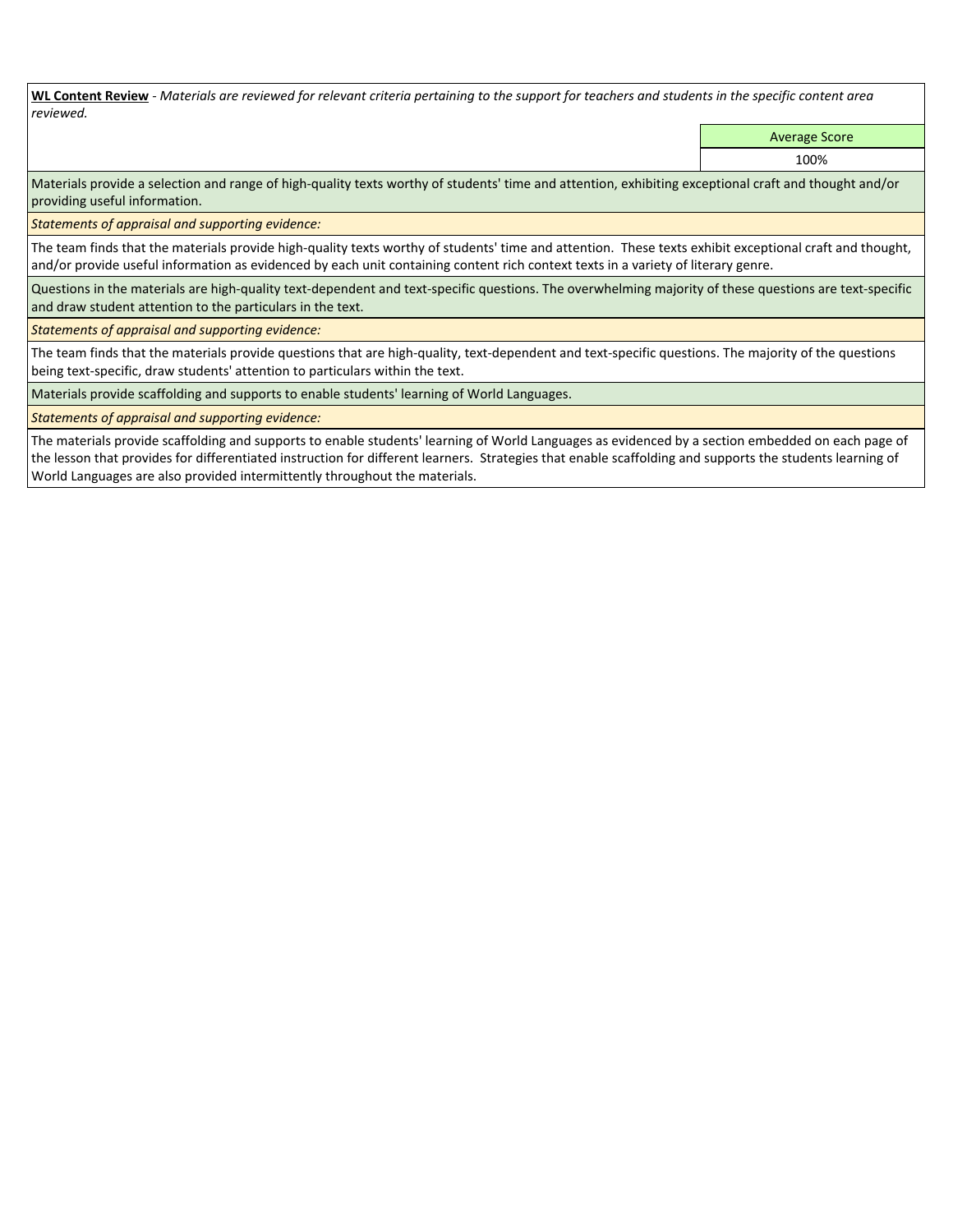**All Content Review** *- Materials are reviewed for relevant criteria pertaining to the support for teachers and students in the material regarding the progression of the standards, lesson structure, pacing, assessment, individual learners and cultural relevance.*

> Average Score 96%

Materials are coherent and consistent with the high school standards that all students should study in order to be college and career ready.

*Statements of appraisal and supporting evidence:*

The team finds that the materials are coherent and consistent with the high school standards that all students should study in order to be college and career ready as evidenced by activities, and corresponding standards that are pertinent to the grade level being studied. The materials reflect objectives to provide students opportunities to set their personal goals.

Materials are well designed and take into account effective lesson structure and pacing.

*Statements of appraisal and supporting evidence:*

The team finds that the materials are designed well and take into account effective lesson structure and pacing as evidenced by a pacing guide. Included along with the pacing guide is a scope and sequence that allows for a coherent flow of concepts and content to enhance the learning experience for the students.

Materials support teacher planning, learning, and understanding of the standards.

*Statements of appraisal and supporting evidence:*

The team finds that the materials support teacher planning, learning, and understanding of the standards as evidenced by a section embedded within each lesson plan that contains "suggestions, preparation, etc." The materials provide a variety of activities, some with and some without rubrics for all content areas that ensures teacher planning, learning, and understanding of the standards is consistent throughout the units of study.

Materials offer teachers resources and tools to collect ongoing data about student progress on the standards.

*Statements of appraisal and supporting evidence:*

The team finds that the materials offer teachers limited resources and tools to collect ongoing data about student progress on the standards. There are limited activities that provide embedded assessment to fully evaluate the learners on their progress.

Materials support effective use of technology to enhance student learning. Digital materials are accessible and available in multiple platforms.

*Statements of appraisal and supporting evidence:*

The team finds the materials support effective use of technology to enhance student learning. Digital materials such as the online component of the student book, student work/practice book, videoclips and audio are accessible and available in the multiple platforms as evidenced by online activities.

Materials can be easily customized for individual learners.

*Statements of appraisal and supporting evidence:* 

The team finds that the materials can be easily customized for individual learners as evidenced by the "differentiated instruction" section provided on each lesson plan. The resources include visual and audio content to provide opportunities for students to develop speaking skills.

Materials give all students extensive opportunities and support to explore key concepts.

*Statements of appraisal and supporting evidence:*

The team finds that the materials give all students opportunities and support to explore key concepts as evidenced here again by the "differentiated instruction" section provided on each lesson plan. The variations of instruction provided within this section allows students the opportunity for exploration of key concepts with support of the key concepts tailored to their individual learning capabilities.

Materials take into account cultural perspectives.

*Statements of appraisal and supporting evidence:*

The materials take into account cultural perspectives as evidenced by units which are specific to a cultural viewpoint of different cities and countries around the world. The materials continue covering a different Latin American country with each unit. The material positively reflects traditions, customs, beliefs, values of a variety of cultures.

Materials include a culturally responsive lens.

*Statements of appraisal and supporting evidence:*

The materials include a culturally responsive lens as evidenced by units that pertain to a specific culture and how they compare with other countries. This gives the students opportunities to explore different cultures throughout the entirety of the curriculum. The materials give the students the opportunities to link with a web page to view and listen to native speakers in their own countries and others to enhance their awareness of the cultures studied.